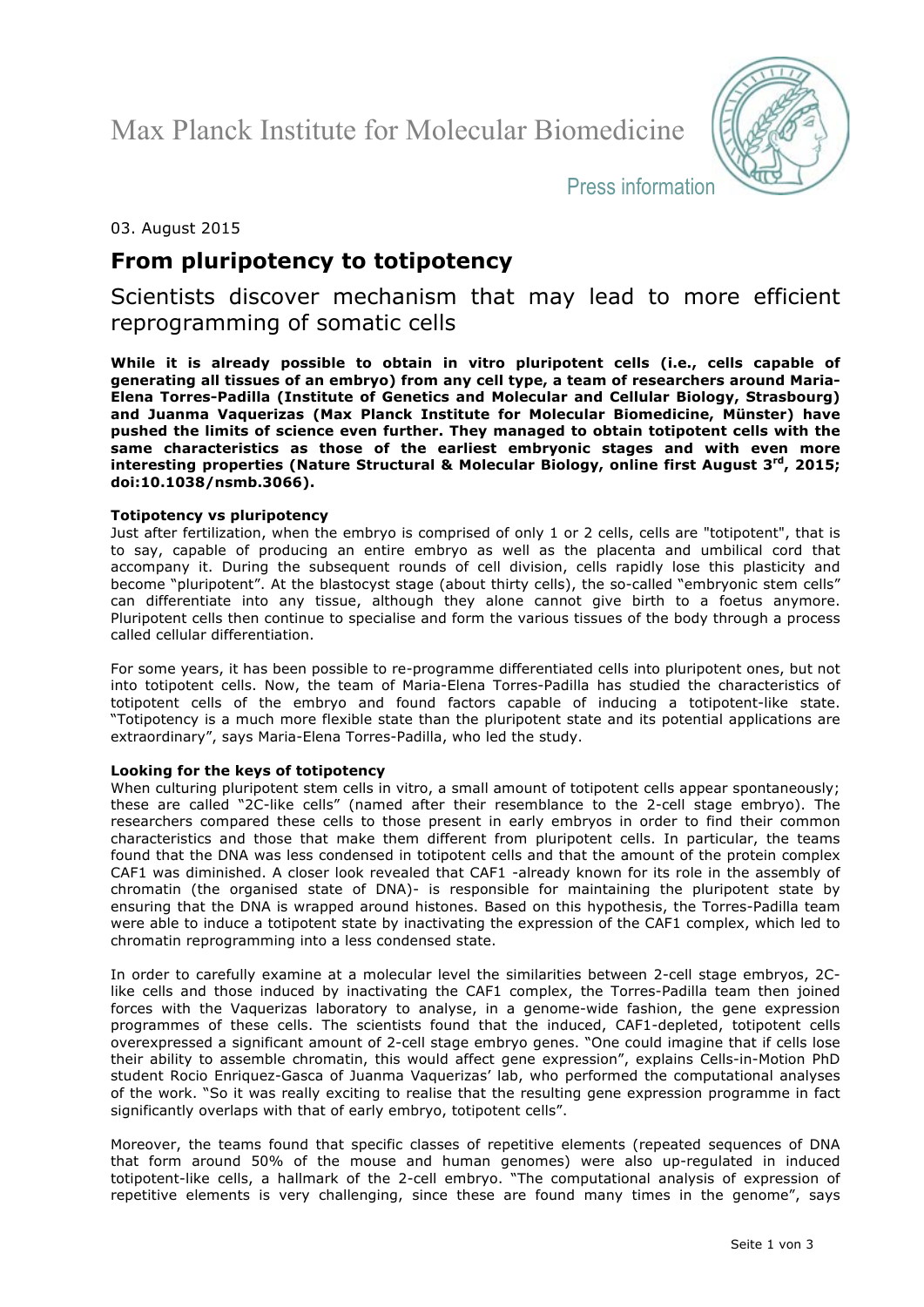Juanma Vaquerizas. "Now it is key to understand why these repetitive elements and gene expression programmes are both up-regulated in totipotent cells". The work results as a collaboration between the two laboratories in the framework of the RISE1 programme of the EpiGeneSys EU Network of Excellence.

These results provide new elements for the understanding of pluripotency and could increase the efficiency of reprogramming somatic cells to be used for applications in regenerative medicine.

#### **Torres-Padilla laboratory:**

www.igbmc.fr/research/department/1/team/14/

#### **Vaquerizas laboratory:**

www.vaquerizaslab.org

## **About the Max Planck Institute for Molecular Biomedicine, Münster**

The Max Planck Institute for Molecular Biomedicine in Münster is one of 83 institutes of the Max Planck Society. Overall, more than 150 scientists from approximately 30 nations work at the institute, among them biologists, physicians and physicists. The topics range from stem cell research and the investigation of mechanisms that control the formation of blood vessels to research on inflammation processes. The Institute currently comprises three departments and five Max Planck research groups and five other junior research groups.

#### www.mpi-muenster.mpg.de/en

## **About IGBMC (Institut de génétique et de biologie moléculaire et cellulaire, Strasbourg)**

The Institut de Génétique et de Biologie Moléculaire et Cellulaire (IGBMC) is the largest French research unit involving the Institut National de Santé et de Recherche Médicale (Inserm), the Centre National de la Recherche Scientifique (CNRS) and the University of Strasbourg. The 50 research teams working in the Institute conduct research on various topics, ranging from structural analysis of proteins to human genetics, stem cells, biophysics and epigenetics. In addition to its four scientific departments, the IGBMC has developed advanced scientific services and technological platforms for internal use, but also open to the wider scientific community. The Institute aims to develop interdisciplinary research at the interface of biology, biochemistry, physics and medicine, but also to attract students from around the world by offering very high-level education in the field of biomedical sciences through a competitive international PhD program.

#### www.igbmc.fr

## About the Cluster of Excellence "Cells in Motion"

In the Cluster of Excellence "Cells in Motion" (CiM), 80 research groups of the University of Münster and of the Max Planck Institute for Molecular Biomedicine study the behaviour of cells, their motion patterns and their healing and destructive forces. They investigate the importance of cell dynamics for their development and homeostasis, but also for disorders of the vascular and of the nervous system. Also, CiM-scientists develop new imaging strategies. Since November 2012, the Deutsche Forschungsgemeinschaft (German Research Foundation, DFG) supports CiM in the frame of the Excellence Initiative of the Federal and State Governments for five years.

## www.cell-in-motion.de

#### **About EpiGeneSys Network of Excellence**

As an FP7 European Community-funded Network of Excellence, EpiGeneSys's goals go further than simply funding a research project— the extensive training program is helping to build a bridge between the fields of epigenetics and systems biology and the public education mission communicates the science in an accessible and interesting fashion while awakening young pupils' interest in research.



**MAX-PLANCK-GESELLSCHAFT**